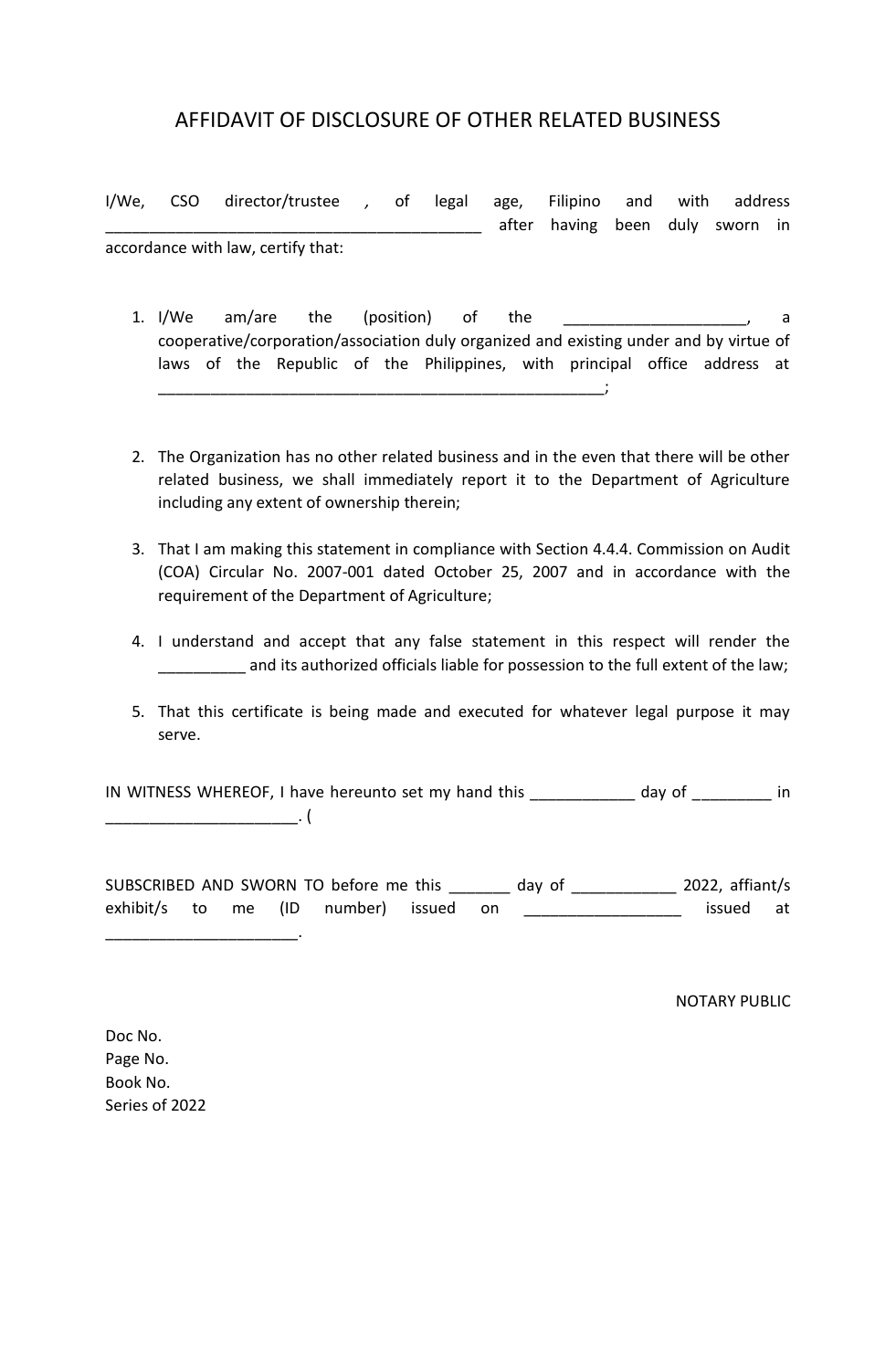#### OMNIBUS SWORN STATEMENT

REPUBLIC OF THE PHILIPPINES ) ) S.S.

#### AFFIDAVIT

I/We, CSO director/trustee *,* of legal age, Filipino and with address \_\_\_\_\_\_\_\_\_\_\_\_\_\_\_\_\_\_\_\_\_\_\_\_\_\_\_\_\_\_\_\_\_\_\_\_\_\_\_\_\_\_\_ after having been duly sworn in accordance with law, do hereby depose and state that:

- 1. I am the duly authorized and designated President of \_\_\_\_\_\_\_\_\_\_\_\_\_\_\_\_\_\_\_\_\_\_\_\_ with office address at  $\blacksquare$
- 2. The **Example 2.** The contract the application for accreditation and has authorized the person actually filling the application to represent \_\_\_\_\_\_\_\_\_ in the application
- 3. All supporting documents are authentic, true, and correct.
- 4. The \_\_\_\_\_\_\_\_\_\_\_\_\_\_\_\_\_\_\_\_\_\_\_\_\_\_\_\_\_\_ is not in default or in delay in liquidating public funds received from any government agency.
- 5. Neither the CSO nor any of its members have been blacklisted by any government agency.
- 6. None of the members of the CSO has been convicted in any case, or is currently a defendant/accused/respondent in any pending case, related to the use of public funds.
- 7. The CSO is aware of, understands, and agrees to abide by the guidelines for accreditation of CSOs.

IN WITNESS WHEREOF, I have hereunto set my hand this \_\_\_\_\_\_\_\_\_\_\_\_ day of \_\_\_\_\_\_\_\_\_ in  $\overline{\phantom{a}}$ . (

SUBSCRIBED AND SWORN TO before me this \_\_\_\_\_\_\_ day of \_\_\_\_\_\_\_\_\_\_\_\_ 2022, affiant/s exhibit/s to me (ID number) issued on \_\_\_\_\_\_\_\_\_\_\_\_\_\_\_\_\_\_ issued at

NOTARY PUBLIC

Doc No. Page No. Book No. Series of 2022

\_\_\_\_\_\_\_\_\_\_\_\_\_\_\_\_\_\_\_\_\_\_.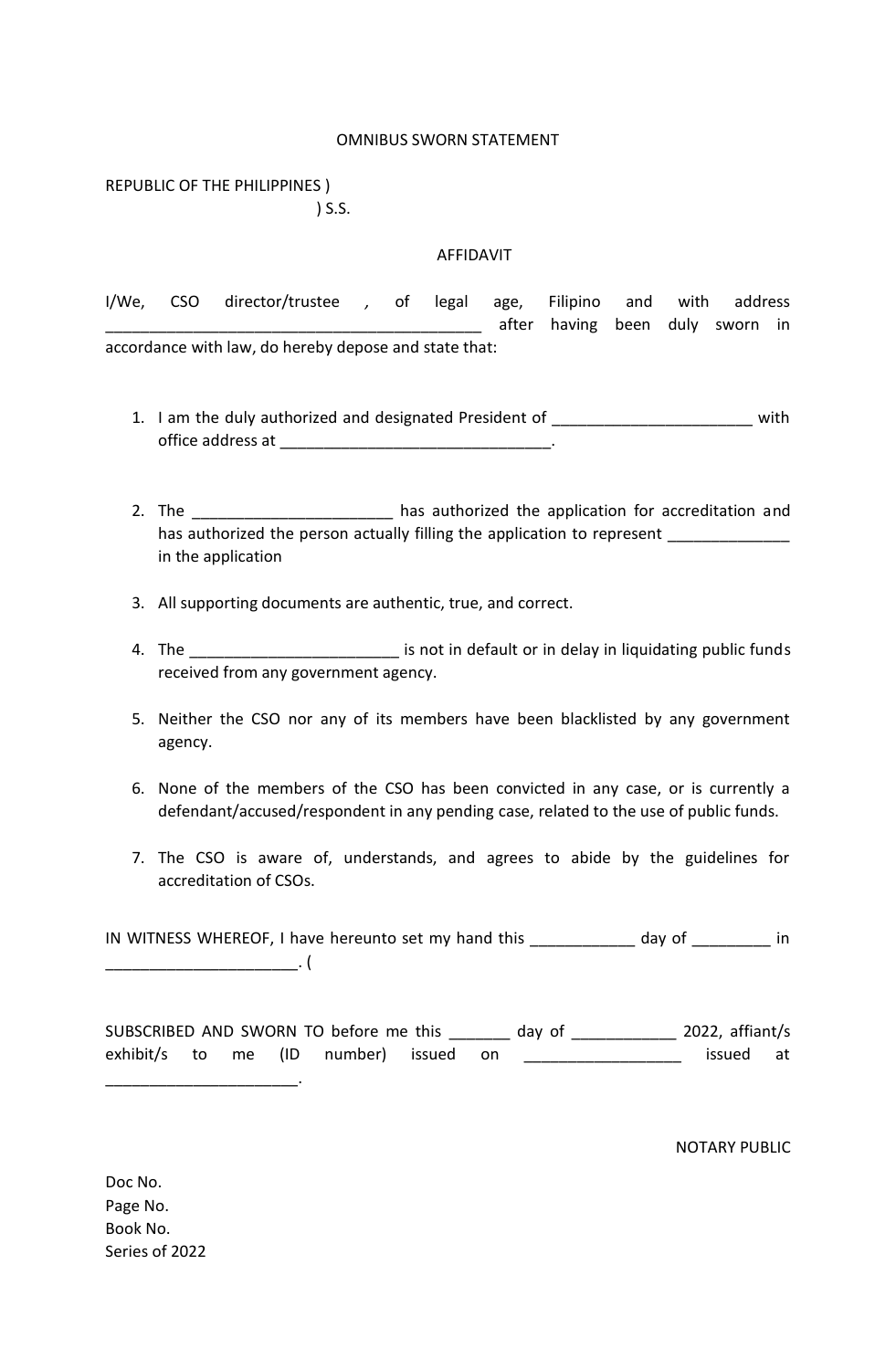## SECRETARY'S CERTIFICATE

| I, | Secretary                          |      | οt                                                                                 | legal                       | age, | Filipino |                           | and | with | address |  |
|----|------------------------------------|------|------------------------------------------------------------------------------------|-----------------------------|------|----------|---------------------------|-----|------|---------|--|
|    |                                    |      |                                                                                    |                             |      | after    | having been duly sworn in |     |      |         |  |
|    | accordance with law, certify that: |      |                                                                                    |                             |      |          |                           |     |      |         |  |
|    |                                    |      |                                                                                    |                             |      |          |                           |     |      |         |  |
|    |                                    |      |                                                                                    |                             |      |          |                           |     |      |         |  |
|    | am                                 | the. | Secretary                                                                          | $\overline{\phantom{a}}$ of | the  |          |                           |     |      |         |  |
|    |                                    |      | corporation/organization/association/cooperative duly organized and existing under |                             |      |          |                           |     |      |         |  |
|    |                                    |      | and by virtue of laws of the Republic of the Philippines, with office address at   |                             |      |          |                           |     |      |         |  |

2. That none of its incorporators, organizers, directors of official in an agent of, or related by consanguinity of affinity up to the fourth civil degree to the officials of the implementing agency who are authorized to process accreditation and application;

\_\_\_\_\_\_\_\_\_\_\_\_\_\_\_\_\_\_\_\_\_\_\_\_\_\_\_\_\_\_\_\_\_\_\_\_\_\_\_\_\_\_\_\_\_\_\_\_\_\_\_\_\_\_\_\_\_\_\_\_\_\_\_\_\_\_\_\_\_;

3. That this certificate is being made and executed for whatever legal purpose it may serve

IN WITNESS WHEREOF, I have hereunto set my hand this \_\_\_\_\_\_\_\_\_\_\_\_ day of \_\_\_\_\_\_\_\_\_ in \_\_\_\_\_\_\_\_\_\_\_\_\_\_\_\_\_\_\_\_\_\_. (

|  |  | SUBSCRIBED AND SWORN TO before me this |  | day of | 2022, $affiant/s$ |           |  |
|--|--|----------------------------------------|--|--------|-------------------|-----------|--|
|  |  | exhibit/s to me (ID number) issued on  |  |        |                   | issued at |  |

NOTARY PUBLIC

Doc No. Page No. Book No. Series of 2022

 $\mathcal{L}=\mathcal{L}=\mathcal{L}=\mathcal{L}=\mathcal{L}=\mathcal{L}$